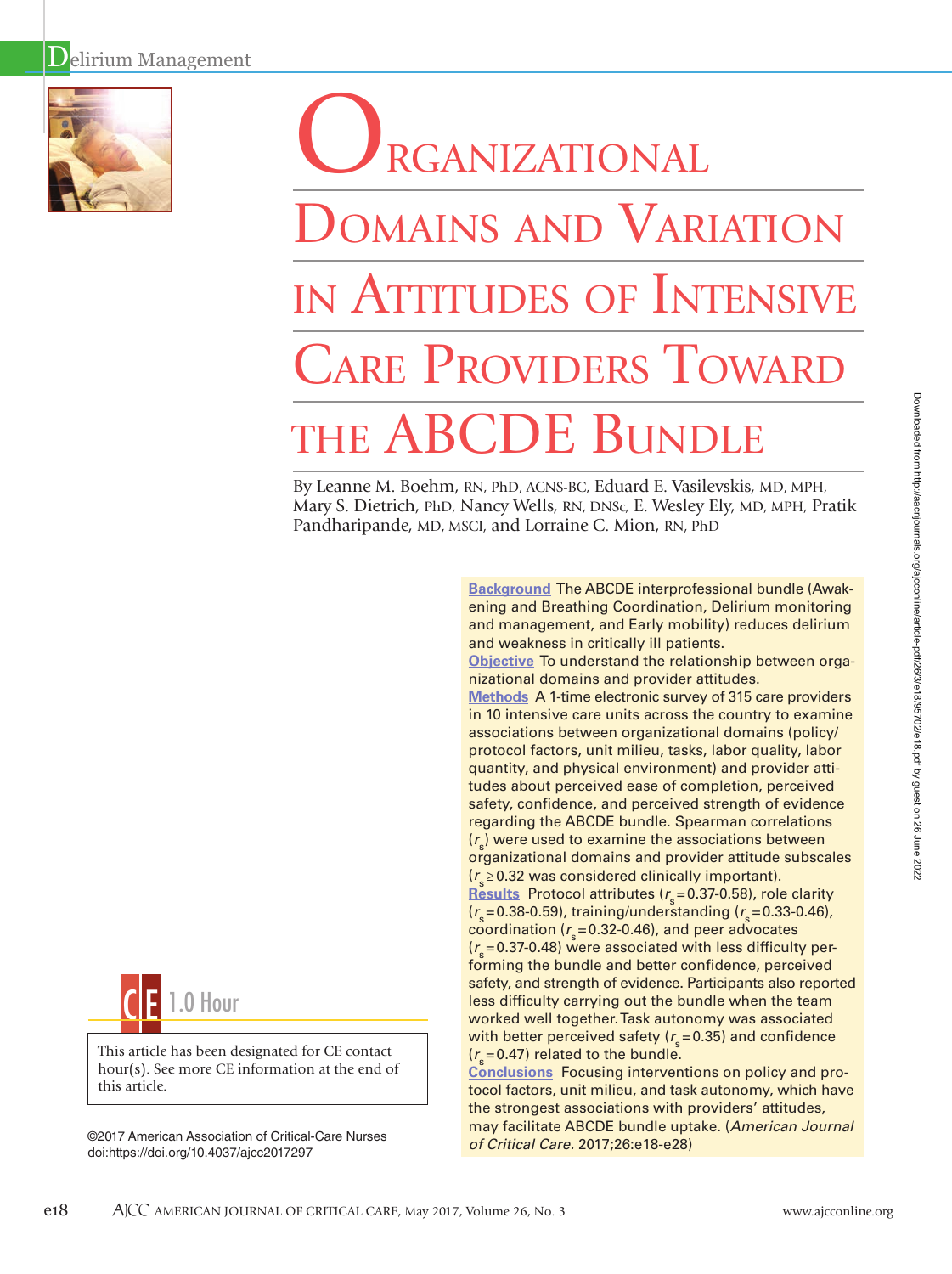Downloaded from http://aacnjournals.org/ajcconline/article-pdf/26/3/e18/95702/e18.pdf by guest on 26 June 2022 Downloaded from http://aacnjournals.org/ajcconline/article-pdf/26/3/e18/95702/e18.pdf by guest on 26 June 2022The ABCDE bundle increases the likelihood of survival and return to base-

line function.

Tritical illness and the use of sedatives during mechanical ventilation can lead to delirium and intensive care unit (ICU)-acquired weakness.<sup>1</sup> The ABCDE bundle (Awakening and Breathing Coordination, Delirium monitoring a delirium and intensive care unit (ICU)–acquired weakness.<sup>1</sup> The ABCDE bundle (Awakening and Breathing Coordination, Delirium monitoring and management, and Early mobility) is an interprofessional, multicomponent, evidence-based process designed to break the cycle of oversedation and prolonged mechanical ventidesigned to reduce patients' suffering by providing care that increases the likelihood of survival and return to baseline physical and cognitive function.<sup>2</sup> Use of the ABCDE bundle has resulted in reductions in delirium, duration of mechanical ventilation, and hospital days.<sup>3-5</sup> In addition, the ABCDE bundle increases the frequency of early mobilization during critical illness and reduces costs.<sup>3-5</sup>

Despite evidence for use of the bundle, research suggests limited uptake of the ABCDE components. In a survey<sup>6</sup> of 212 providers, only 12% reported implementation of routine spontaneous awakening trials, delirium assessment, and early mobility. Less than half the respondents achieved the outcome measure of having more than 75% of ventilator patients undergoing daily awakening trials and delirium assessment. Likewise, early mobility was reported as an active unit goal by only 65% of respondents. Policy and protocol factors (protocol clarity/complexity, role clarity, training and understanding), unit milieu (staff morale, respect across disciplines, coordination, ICU/organizational culture, peer advocates), tasks (workload, documentation,

#### **About the Authors**

**Leanne M. Boehm** is a postdoctoral fellow, Vanderbilt University School of Nursing, a quality scholar, VA Tennessee Valley Healthcare System, Geriatric Research, Education and Clinical Center (GRECC), and a research nurse, Department of Medicine, Center for Health Services Research, Vanderbilt University, Nashville, Tennessee. **Eduard E. Vasilevskis** is a staff physician, VA Tennessee Valley Healthcare System, GRECC and an assistant professor of medicine, Center for Health Services Research, Vanderbilt University. **Mary S. Dietrich** is a professor of biostatistics, School of Nursing and School of Medicine, Vanderbilt University. **Nancy Wells** is a research professor, Vanderbilt University School of Nursing and Vanderbilt University Medical Center, Nashville, Tennessee. **E. Wesley Ely** is associate director, VA Tennessee Valley Healthcare System, GRECC, and a professor, Department of Medicine and Center for Health Services Research, Vanderbilt University. **Pratik Pandharipande** is a professor of anesthesiology and surgery, Vanderbilt University School of Medicine and a staff physician, Department of Veterans Affairs Medical Center, Tennessee Valley Healthcare System. **Lorraine C. Mion** is a research professor and interim director of the Center of Excellence in Critical and Complex Care, The Ohio State University School of Nursing, Columbus, Ohio.

**Corresponding author:** Leanne M. Boehm, RN, PhD, ACNS-BC, 600C Godchaux Hall, 461 21st Ave South, Nashville, TN 37240 (e-mail: leanne.boehm@vanderbilt.edu).

autonomy), labor quality (provider competence, experience, knowledge) and labor quantity (staff turnover, staff type [eg, float pool]), and physical

environment (structural ICU characteristics, electronic medical record, equipment) are factors that affect implementation of the ABCDE bundle.7-9 However, multicenter data regarding organizational domains that affect the provider's attitude (ie, internal disposition) to execute the ABCDE bundle are limited.

Identifying factors that affect providers' attitudes and ABCDE bundle implementation in different ICU settings may guide further targeted interventions to improve use of the bundle.

#### **Objectives**

The objective of this study was to examine the associations of selected organizational domains of (a) policy/protocol factors (protocol attributes, role clarity, training, and understanding), (b) unit milieu (coordination, peer advocates, teamwork), (c) tasks (autonomy, time demands), (d) labor quality (competence), (e) labor quantity (sufficient staff, type of staff), and (f) physical environment (unit layout, access to supplies and equipment) with provider attitudes of (a) perceived ease of completion, (b) perceived safety, (c) confidence, and (d) perceived strength of evidence regarding the ABCDE bundle.

#### **Methods**

This 1-time cross-sectional survey was conducted as part of a multicenter, prospective cohort pilot study funded by an American Association of Critical-Care Nurses Sigma Theta Tau critical care grant. Study approval was obtained from the Vanderbilt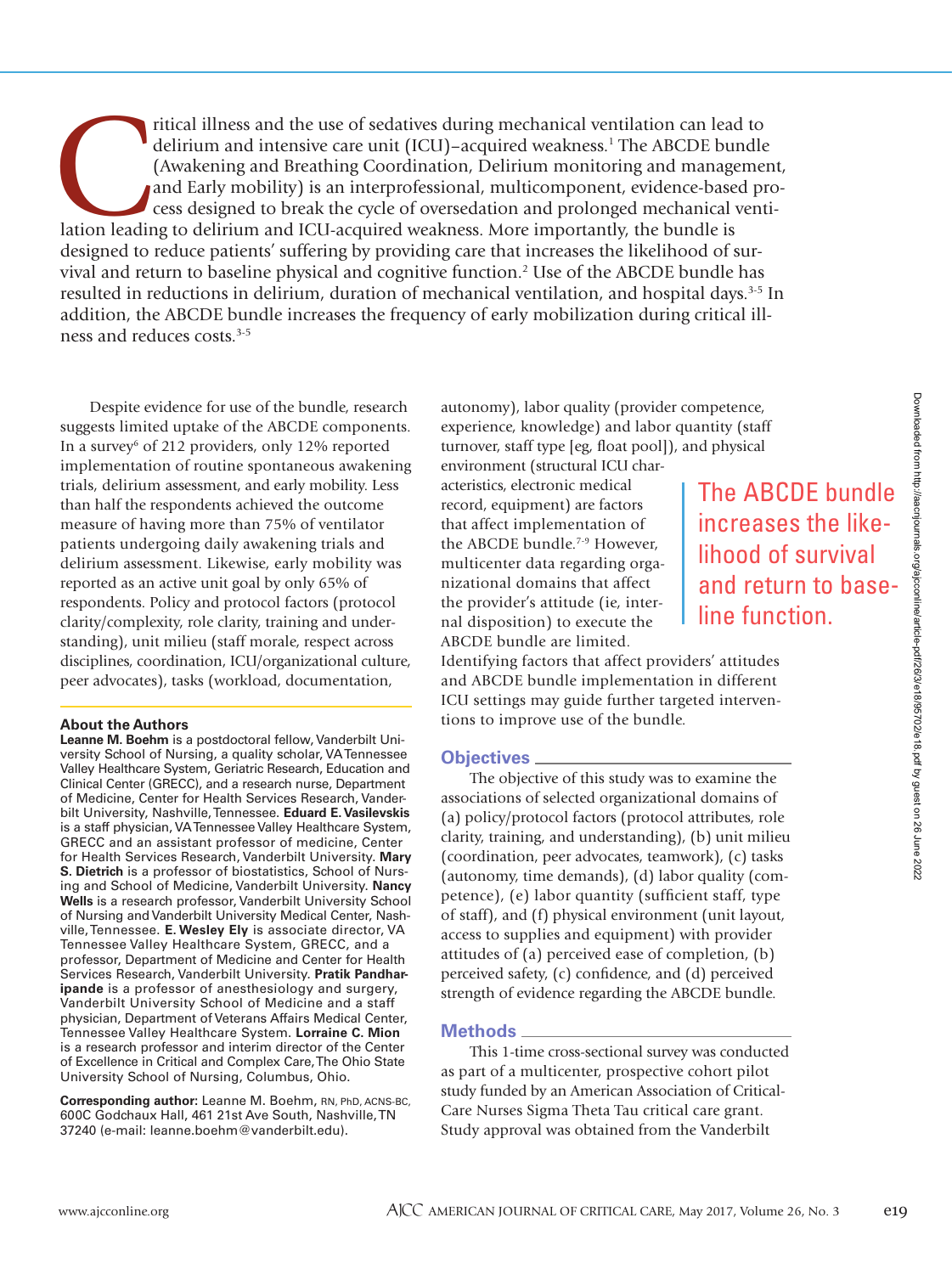

University institutional review board and the institutional review board of each participating site. A waiver of documentation of informed consent was obtained for administration of the anonymous survey to ICU providers. Financial incentives for recruitment were not available.

#### **Setting and Sample**

Vanderbilt University was the coordinating center for the study. Participants were recruited from

Nurses; physical, occupational, and respiratory therapists; pharmacists; advanced practice nurses; and physicians were surveyed.

10 participating medical and surgical ICUs at the following hospitals: Baystate Medical Center (Springfield, Massachusetts), Vanderbilt University Hospital (Nashville, Tennessee), University Hospital San Antonio (San Antonio, Texas), Harborview Medical Center (Seattle, Washington), University of Maryland Medical Center (Baltimore, Maryland), and University of Michigan Health System (Ann Arbor,

Michigan). Registered nurses, physical therapists (PT), occupational therapists (OT), respiratory therapists (RT), pharmacists, advanced practice nurses, nursing leaders, and physicians working at least 4 shifts per month were eligible for study participation.

#### **Conceptual Framework**

The principal investigator (L.M.B.) reviewed the literature and, along with coinvestigator (L.C.M.), devised a conceptual framework a priori that was a modification of the health services Outcome Production Model (Figure 1).<sup>10,11</sup> Through previous study, this framework adequately revealed organizational domains to describe provider variation and underuse of the ABCDE bundle.12 The pink arrow in Figure 1 signifies the associations under investigation in the current study.

#### **Variables and Measures**

A 71-item electronic ABCDE provider survey was generated specifically for this study. Data from a review of the literature and 2 single-center interprofessional focus group sessions  $(n=16)$  conducted by the principal investigator informed the survey.<sup>12</sup> Focus group data were coded with affinity diagramming, resulting in 7 constructs: policy and protocol factors, unit milieu, physical environment, labor quality, labor quantity, tasks, and provider attitudes. Survey questions were developed by the investigators for the collection of data on the 7 identified constructs in relation to execution of the ABCDE bundle and individual components. All responses used a 10-point visual analog scale with higher scores indicating more positive views. The survey contained 7 demographic questions (eg, age, experience, education level) and 1 open-ended question for respondents to share any additional thoughts they had regarding barriers and facilitators to implementing the ABCDE bundle. Content validation (scale-level content validity index= 0.96, *P*=.05) was conducted according to the Lynn method using a 9-person expert panel.<sup>13</sup> The panel comprised 3 physicians, 3 registered nurses, 1 advanced practice nurse, 1 PT, and 1 pharmacist all having at least 2 years of ICU experience and familiarity with the ABCDE bundle. Feasibility testing demonstrated that the survey took between 5 and 7 minutes to complete. Multidisciplinary pilot testing revealed minimal nonresponse potential for individual items. The Cronbach  $\alpha$  for the overall ABCDE provider survey was 0.95.

The majority of organizational domain and provider attitude responses were grouped into subscale themes for ease of comparison. Mean scores were calculated for each of the subscales. The remaining domains were analyzed as single items. Descriptions of subscales and items are provided in Table 1. Specific questions with corresponding visual analog scale anchors are available as a Supplement.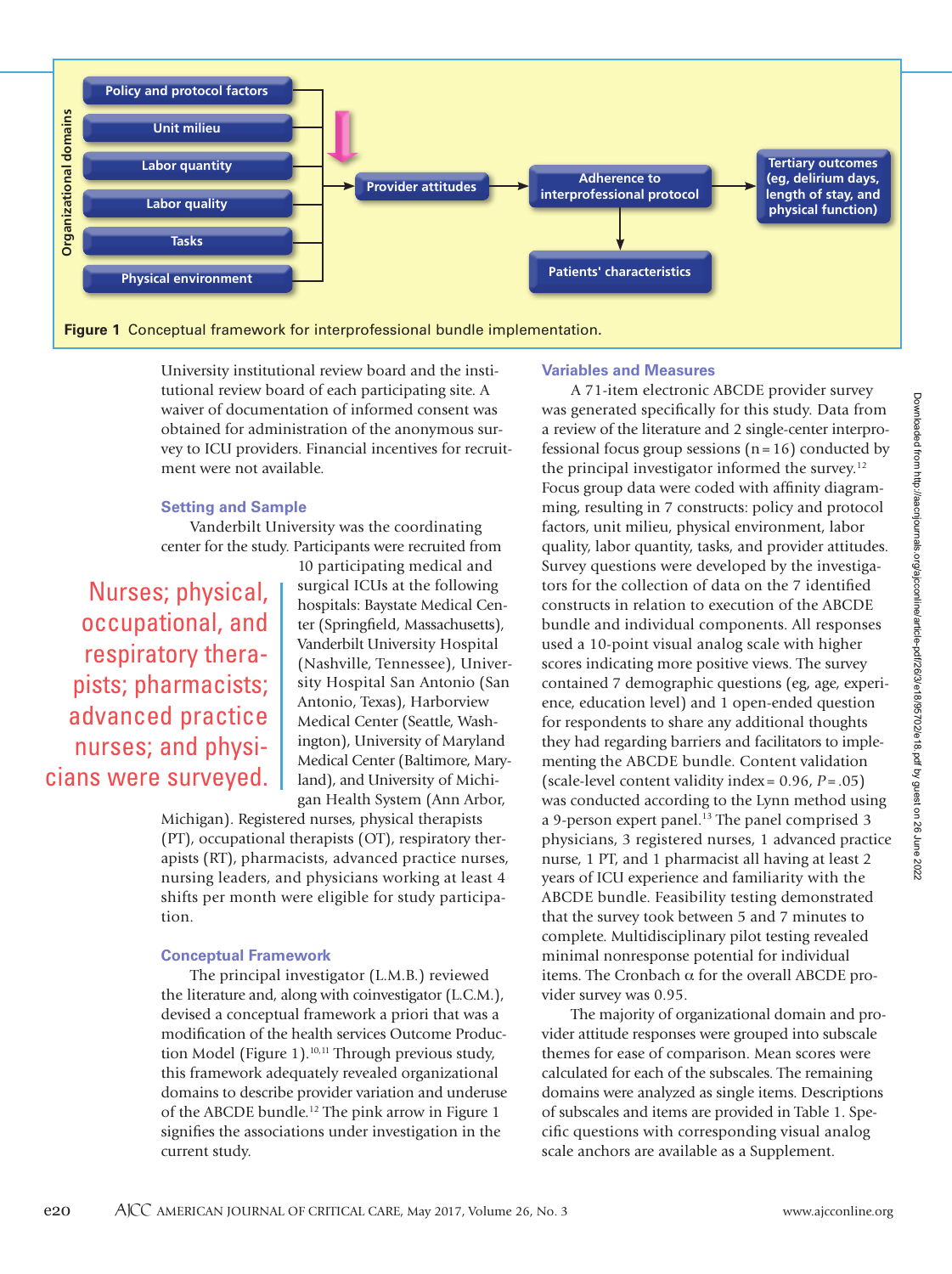| Table 1<br>Subscales and items of survey                                |                                                                                                                                                                                                                                                                                                                |  |  |  |
|-------------------------------------------------------------------------|----------------------------------------------------------------------------------------------------------------------------------------------------------------------------------------------------------------------------------------------------------------------------------------------------------------|--|--|--|
| <b>Domain</b>                                                           | <b>Subscale and factors</b>                                                                                                                                                                                                                                                                                    |  |  |  |
| Policy and protocol                                                     | Protocol attributes (ie, accessibility, clarity, and complexity: 13 items, $\alpha$ = 0.90)<br>Provider role clarity (ie, clarity of own and others' roles: 8 items, $\alpha = 0.84$ )<br>ABCDE bundle training and understanding (2 items, $\alpha = 0.57$ )                                                  |  |  |  |
| Unit milieu                                                             | Coordination among disciplines (4 items, $\alpha$ = 0.58)<br>ABCDE bundle advocates (eq. physician/nurse leadership, peer leaders: 3 items, $\alpha$ =0.59)<br>Intensive care unit clinician teamwork (4 items, $\alpha = 0.02$ )                                                                              |  |  |  |
| <b>Tasks</b>                                                            | Time demands and having enough time (5 items, $\alpha$ =0.78)<br>Autonomy (4 items, $\alpha = 0.70$ )                                                                                                                                                                                                          |  |  |  |
| Labor quality                                                           | Provider competence (6 single items)                                                                                                                                                                                                                                                                           |  |  |  |
| Labor quantity                                                          | Sufficient staffing (1 item)                                                                                                                                                                                                                                                                                   |  |  |  |
| Physical environment                                                    | Unit layout and access to supplies (2 single items)                                                                                                                                                                                                                                                            |  |  |  |
| Provider attitudes (ie,<br>internal disposition<br>and way of thinking) | Perceived ease of ABCDE bundle completion (2 items, $\alpha$ = 0.16)<br>Perceived safety of ABCDE bundle completion (4 items, $\alpha = 0.73$ )<br>Confidence with performing the ABCDE bundle (4 items, $\alpha = 0.69$ )<br>Perceived strength of evidence with the ABCDE bundle (5 items, $\alpha = 0.86$ ) |  |  |  |

#### **Procedures**

The principal investigator (L.M.B.) personally visited each site to meet one-on-one with the leader of each unit and department at participating hospitals to determine strategies for survey distribution and completion. Eligibility for participation in the study was reviewed, and determinations were made for site-specific methods to reach the target sample while also minimizing sampling error. For example, the nurse manager from one site forwarded the survey using an e-mail distribution list including just full- and part-time nurses working in the unit, excluding temporary personnel. Another site's respiratory and physical therapy managers forwarded the survey invitation only to those therapists working in eligible unit(s). Leaders forwarded an electronic survey link to the targeted sample population. Reminders were sent at 4 and 8 weeks to maximize survey response rates. Unit signage and recruitment postcards were employed across sites to enhance participation. Study data were collected and managed by using Research Electronic Data Capture (REDCap) tools hosted at Vanderbilt University.14

#### **Statistical Analysis**

IBM SPSS version 23 was used for all statistical analyses. Graphical and descriptive statistical methods were used to evaluate data distributions. Frequency distributions were used to summarize nominal and ordinal data. Continuous data distributions were skewed; therefore, medians and interquartile ranges were used to summarize those data. No data transformations were necessary to meet statistical assumptions. Individual survey items were evaluated for systematic nonresponse patterns for the entire sample and within each discipline to

determine if data were missing randomly or nonrandomly.15 No survey items were omitted from analyses. Spearman correlations  $(r<sub>s</sub>)$  were used to assess the associations of the selected organizational domains with provider attitudes. Because of very low Cron-

bach  $\alpha$  values, individual items for teamwork and perceived ease of completion were correlated rather than subscale values. Tests of statistical significance maintained a type I error rate of .05 (*P*<.05). Because of the large sample size, even very small associations

More autonomy with the ABCDE bundle was associated with greater confidence and perceived safety.

would be statistically significant. To limit the possibility of overinterpreting the findings on the basis of statistical significance alone, we used an a priori minimal level of association (effect size) equal to 0.32. A squared coefficient of this magnitude or larger represents at least 10% shared variance between 2 variables.<sup>16</sup>

#### **Results**

A total of 315 surveys were included in the analysis (69 were excluded for ineligible unit or < 4 survey items completed), a response rate of 25%. A descriptive summary of participants is presented in Table 2. Nurses and physicians comprised the largest proportion of the sample, 156 nurses (50%) and 73 physicians (23%). Participants had a median age of 38 years (interquartile range [IQR], 31-49 years), had 9 years of ICU experience (IQR, 4-19 years), and 53% (n = 168) were female. RTs tended to be older (median age, 50 years; IQR, 43-57 years) and more experienced (median, 18 years; IQR, 9-25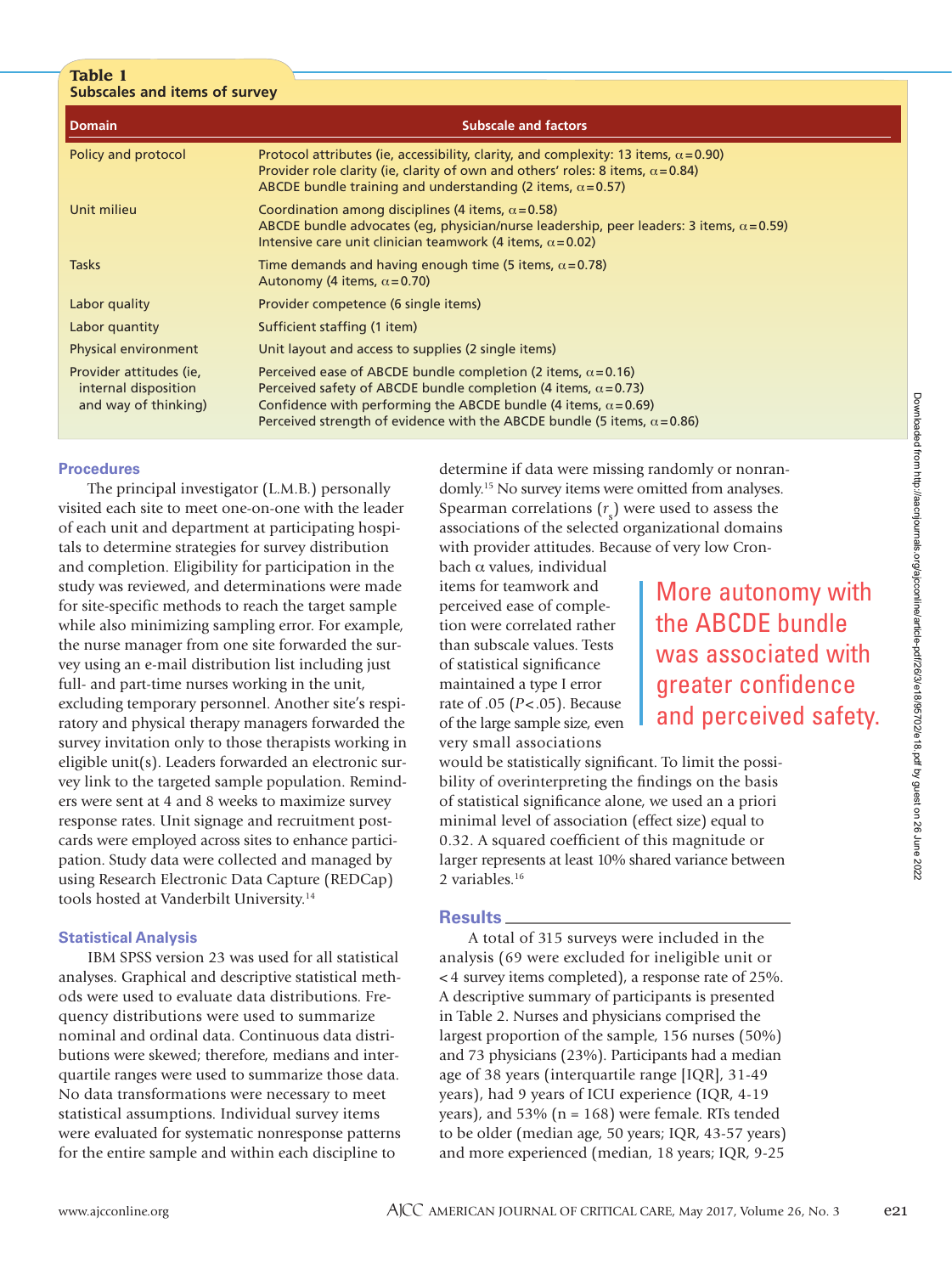#### **Table 2 Demographics of the multisite sample**

| <b>Characteristic</b>          | Age, median<br>(IQR) | Female sex,<br>No. (%) | <b>ICU</b><br>experience,<br>median<br>(IQR), y |
|--------------------------------|----------------------|------------------------|-------------------------------------------------|
| <b>Position</b>                |                      |                        |                                                 |
| Nurse ( $n = 156$ )            | 36 (28-45)           | 108(69)                | $9(4-19)$                                       |
| Nurse practitioner $(n=8)$     | 34 (30-40)           | 5(62)                  | $8(5-13)$                                       |
| Occupational therapist $(n=7)$ | 30 (27-44)           | 5(71)                  | $6(3-21)$                                       |
| Pharmacist $(n=9)$             | 34 (31-64)           | 4(44)                  | $9(6-32)$                                       |
| Physical therapist $(n=21)$    | 31 (28-37)           | 14(67)                 | $7(3-10)$                                       |
| Physician $(n=73)$             | 40 (35-46)           | 17(23)                 | $9(4-15)$                                       |
| Respiratory therapist $(n=41)$ | 50 (43-57)           | 15(37)                 | 18 (9-25)                                       |
| Total sample $(N = 315)$       | 38 (31-49)           | 168 (53)               | $9(4-19)$                                       |

Abbreviations: ICU, intensive care unit; IQR, interquartile range.

years). Descriptive summaries of provider attitude subscales are presented in Table 3. On a 10-point scale, participants tended to disagree with the statement that the ABCDE bundle was difficult to carry out (median score, 4.0; IQR, 2.0-5.9) but were neutral on impact to workload (median score, 5.2; IQR, 2.8-7.0). They agreed the bundle has strong supporting evidence (median score, 9.4; IQR, 8.3-9.9). Last, the bundle was perceived as safe to execute (median score, 8.8; IQR, 7.8-9.6) with a relatively high level of confidence (median score, 8.6; IQR, 7.0-9.5).

#### **Association of Provider Attitudes With Organizational Domains**

Correlations of organizational variables with provider attitudes are summarized in Table 4. A majority of the correlations were statistically significant (*P* < .05), with one-third as clinically meaningful  $(r<sub>s</sub> \ge 0.32)$ . Perceived ease of completion via workload burden assessment was not clinically significantly associated with any organizational domain. Absolute values of clinically important correlations were found for provider attitudes about ABCDE bundle difficulty, perceived safety, confidence, and perceived strength of evidence with policy and protocol factors (ie, protocol attributes  $[r_s = 0.37 - 0.58]$ , role clarity  $[r_s = 0.38 - 0.59]$ , training and understanding  $[r_s = 0.33 - 0.46]$  and with unit milieu (coordination  $[r_s = 0.33 - 0.45]$  and peer advocates  $[r_s = 0.32 - 0.48]$ . Provider attitudes about bundle difficulty, confidence, and perceived strength of evidence were correlated with teamwork (work well together  $[r_s = 0.36 - 0.44]$ , help each other  $[r_s = 0.33 -$ 0.41]). In addition, ABCDE bundle perceived safety  $(r<sub>s</sub>=0.35)$  and confidence  $(r<sub>s</sub>=0.47)$  were correlated with providers' reports of task autonomy. The labor quality (ie, competence) of pharmacists and physicians was associated with perceived safety  $(r<sub>s</sub> = 0.39)$ 

### **Table 3**

**Provider attitude scores from responses on the visual analog scale (N = 222-269)a**

| <b>Question</b>                                                                            | <b>Median VAS score</b> b | <b>IQR</b>   |
|--------------------------------------------------------------------------------------------|---------------------------|--------------|
| Perceived EASE of Completion of the ABCDE bundle ( $\alpha$ =0.16)                         |                           |              |
| The bundle greatly increases my WORKLOAD (0-10 strongly [dis]agree)                        | 5.2                       | $2.8 - 7.0$  |
| The team has DIFFICULTY carrying out the bundle (0-10 strongly [dis]agree)                 | 4.0                       | $2.0 - 5.9$  |
| <b>Perceived SAFETY</b> of the ABCDE bundle ( $\alpha$ = 0.73)                             | 8.8                       | $7.8 - 9.6$  |
| Spontaneous awakening trial (hazardous 0, safe 10)                                         | 9.4                       | $7.9 - 10.0$ |
| Spontaneous breathing trial (hazardous 0, safe 10)                                         | 9.6                       | $8.4 - 10.0$ |
| Delirium assessment/management (hazardous 0, safe 10)                                      | 9.8                       | $8.6 - 10.0$ |
| Early mobility (hazardous 0, safe 10)                                                      | 8.0                       | $6.1 - 9.6$  |
| <b>CONFIDENCE</b> in performing the ABCDE bundle ( $\alpha = 0.69$ )                       | 8.6                       | $7.0 - 9.5$  |
| Spontaneous awakening trial (uncertain 0, confident 10)                                    | 9.6                       | $7.4 - 10.0$ |
| Spontaneous breathing trial (uncertain 0, confident 10)                                    | 9.7                       | $7.8 - 10.0$ |
| Delirium assessment/management (uncertain 0, confident 10)                                 | 9.0                       | $7.3 - 10.0$ |
| Early mobility (uncertain 0, confident 10)                                                 | 8.0                       | $6.0 - 9.8$  |
| Perceived STRENGTH OF EVIDENCE of the ABCDE bundle ( $\alpha$ = 0.86)                      | 9.4                       | $8.3 - 9.9$  |
| Importance of completing the ABCDE bundle (not important 0, important 10)                  | 8.9                       | $7.1 - 10.0$ |
| The literature strongly supports SATs (0-10 strongly [dis]agree)                           | 9.8                       | $8.8 - 10.0$ |
| The literature strongly supports SBTs (0-10 strongly [dis]agree)                           | 9.8                       | $8.9 - 10.0$ |
| The literature strongly supports delirium assessment/management (0-10 strongly [dis]agree) | 9.8                       | $8.5 - 10.0$ |
| The literature strongly supports early mobility (0-10 strongly [dis]agree)                 | 9.8                       | $8.4 - 10.0$ |

Abbreviations: ABCDE, awakening and breathing trial, coordination, delirium assessment/management, early mobility; SAT, spontaneous awakening trial; SBT, spontaneous breathing trial; VAS, visual analog scale.

<sup>a</sup> All subscale totals are in bold.

<sup>b</sup> Range of scores on VAS, 0-10; higher values indicate more positive attitudes for most items.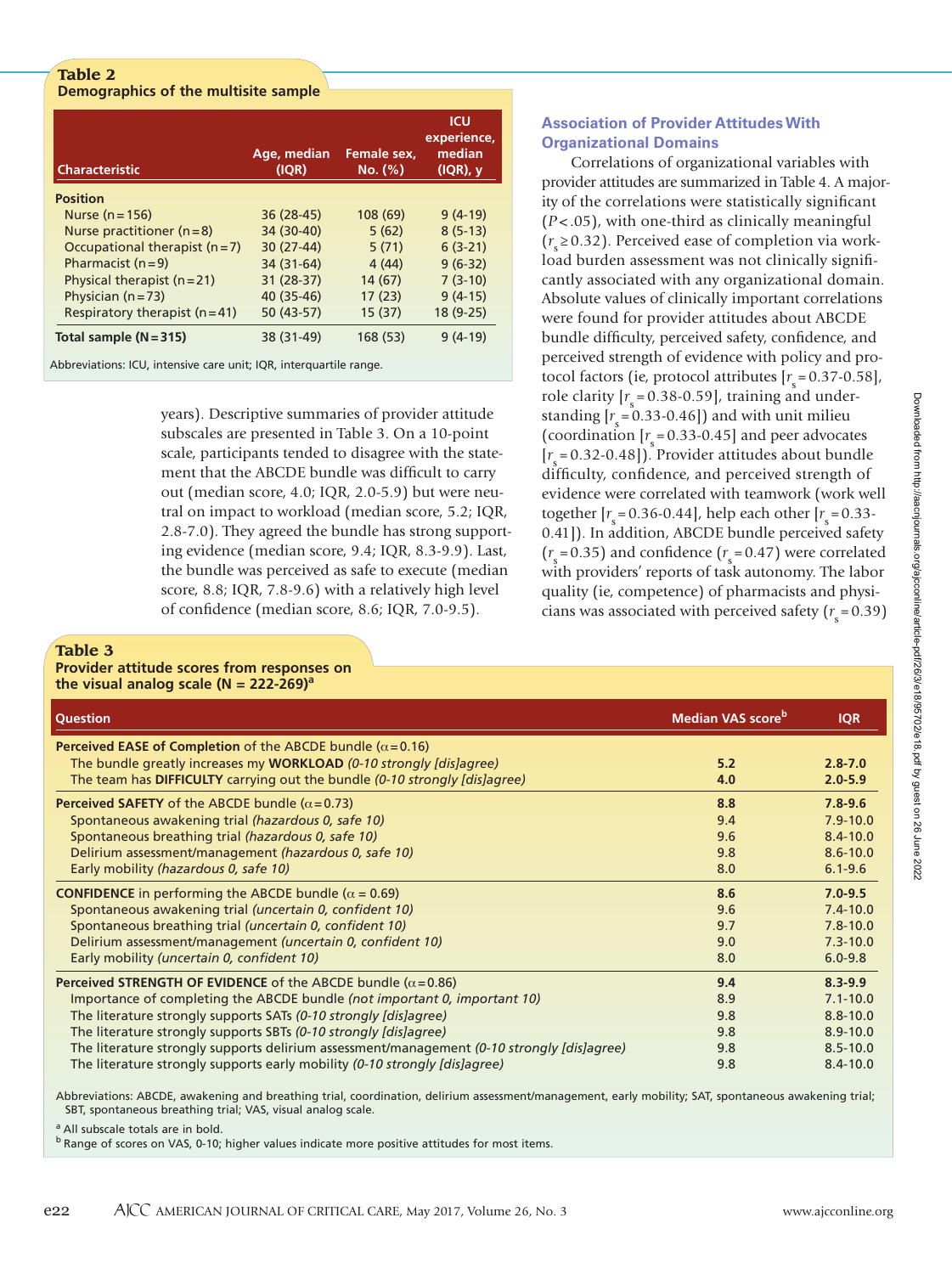|                                             | Provider attitudes $(r)$            |                   |                         |                   |                                          |
|---------------------------------------------|-------------------------------------|-------------------|-------------------------|-------------------|------------------------------------------|
|                                             | <b>Perceived ease of completion</b> |                   |                         |                   |                                          |
| <b>Organizational domains</b>               | <b>Workload</b>                     | <b>Difficulty</b> | <b>Perceived safety</b> | <b>Confidence</b> | <b>Perceived strength</b><br>of evidence |
| Policy and protocol factors                 |                                     |                   |                         |                   |                                          |
| Protocol accessibility, clarity, complexity | $-0.06$                             | $-0.37b$          | $0.44^{b}$              | 0.58 <sup>b</sup> | $0.44^{b}$                               |
| <b>Role clarity</b>                         | $-0.06$                             | $-0.38b$          | 0.42 <sup>b</sup>       | 0.59 <sup>b</sup> | 0.46 <sup>b</sup>                        |
| Training and understanding                  | 0.02                                | $-0.22^{b}$       | 0.33 <sup>b</sup>       | $0.46^{b}$        | 0.40 <sup>b</sup>                        |
| Unit milieu                                 |                                     |                   |                         |                   |                                          |
| Coordination                                | 0.03                                | $-0.33b$          | 0.33 <sup>b</sup>       | $0.45^{b}$        | 0.38 <sup>b</sup>                        |
| Peer advocates                              | 0.01                                | $-0.32b$          | 0.37 <sup>b</sup>       | 0.31 <sup>b</sup> | 0.48 <sup>b</sup>                        |
| Intensive care unit teamwork                |                                     |                   |                         |                   |                                          |
| Work well together                          | $-0.02$                             | $-0.44^{b}$       | 0.29 <sup>b</sup>       | $0.36^{b}$        | 0.36 <sup>b</sup>                        |
| Help each other                             | $0.25^{b}$                          | 0.41 <sup>b</sup> | $-0.27b$                | $-0.30b$          | $-0.33b$                                 |
| Rely on each other                          | 0.23 <sup>b</sup>                   | 0.22 <sup>b</sup> | $0.17^{b}$              | 0.14 <sup>c</sup> | 0.10                                     |
| Workload not fairly shared                  | 0.10                                | $0.26^{b}$        | $-0.02$                 | 0.03              | $-0.02$                                  |
| <b>Tasks</b>                                |                                     |                   |                         |                   |                                          |
| Time demands                                | $-0.17c$                            | $-0.25^{b}$       | $0.28^{b}$              | 0.14 <sup>c</sup> | 0.27 <sup>b</sup>                        |
| Autonomy                                    | $-0.08$                             | $-0.15c$          | $0.35^{b}$              | 0.47 <sup>b</sup> | $0.31^{b}$                               |
| Labor quality (ie, competence)              |                                     |                   |                         |                   |                                          |
| <b>Nurses</b>                               | $-0.10$                             | $-0.26^{b}$       | 0.29 <sup>b</sup>       | $0.28^{b}$        | 0.33 <sup>b</sup>                        |
| <b>Occupational therapists</b>              | $-0.02$                             | $-0.16c$          | 0.16 <sup>c</sup>       | 0.19 <sup>c</sup> | 0.29 <sup>b</sup>                        |
| Pharmacists                                 | $-0.13$                             | $-0.29b$          | 0.39 <sup>b</sup>       | $0.28^{b}$        | 0.46 <sup>b</sup>                        |
| <b>Physical therapists</b>                  | $-0.00$                             | $-0.17b$          | 0.23 <sup>b</sup>       | $0.25^{b}$        | 0.29 <sup>b</sup>                        |
| Physicians                                  | $-0.23b$                            | $-0.25^{b}$       | 0.39 <sup>b</sup>       | $0.25^{b}$        | 0.38 <sup>b</sup>                        |
| <b>Respiratory therapists</b>               | $-0.18^{b}$                         | $-0.30b$          | $0.30^{b}$              | 0.31 <sup>b</sup> | 0.38 <sup>b</sup>                        |
| Labor quantity                              | $-0.08$                             | $-0.29b$          | 0.22 <sup>b</sup>       | 0.18 <sup>c</sup> | 0.16 <sup>c</sup>                        |
| Physical environment                        |                                     |                   |                         |                   |                                          |
| Unit layout                                 | $-0.01$                             | $-0.32b$          | $0.28^{b}$              | 0.18 <sup>c</sup> | $0.40^{b}$                               |
| Access to supplies and equipment            | $-0.01$                             | $-0.37b$          | $0.24^{b}$              | 0.27 <sup>b</sup> | 0.29 <sup>b</sup>                        |

Abbreviations: *r s* , Spearman correlation.

<sup>a</sup> Bolded values are clinically significant at *r*<sub>s</sub> ≥0.32, accounting for ≥10% of variance.

 $\frac{b}{c}P < .001$ .<br> $\frac{c}{c}P < .05$ .

and perceived strength of evidence  $(r<sub>s</sub> = 0.38 - 0.46)$ , whereas nurse and RT labor quality was associated just with perceived strength of evidence  $(r<sub>s</sub> = 0.33$ 0.38). Unit layout was associated with bundle difficulty ( $r_s$  = 0.32) and perceived strength of evidence  $(r<sub>s</sub>=0.40)$ . Last, bundle difficulty was associated with access to supplies  $(r<sub>s</sub>=-0.37)$ .

#### **Discussion**

As a first step in examining methods for intervention to enhance ABCDE bundle adherence, we examined selected organizational domains that may influence provider attitudes. We found that the more (1) straightforward the role of providers; (2) clear, accessible, and simple the protocol; (3) training and understanding; and (4) provider autonomy, the more likely that providers are to feel safe and confident with ABCDE bundle implementation.

Notably, 35% of the variability in provider confidence performing the ABCDE bundle was explained by role clarity. Next, protocol attributes such as accessibility, clarity, and complexity explained 19% to 34% of the variability in provider confidence, perceived safety, and perceived strength of ABCDE bundle evidence, but only 14% of perceived difficulty. Likewise, 21% of variation in providerreported confidence using the ABCDE bundle was explained by training and understanding. Perception of team members' working together and willingness to help one another explained 17% to 19% of difficulty performing the ABCDE bundle. Finally, reported level of provider autonomy explained 12% of the variation in provider attitudes about perceived safety of the ABCDE bundle and 22% of the variation in provider confidence in performing ABCDE bundle activities. Given that these were the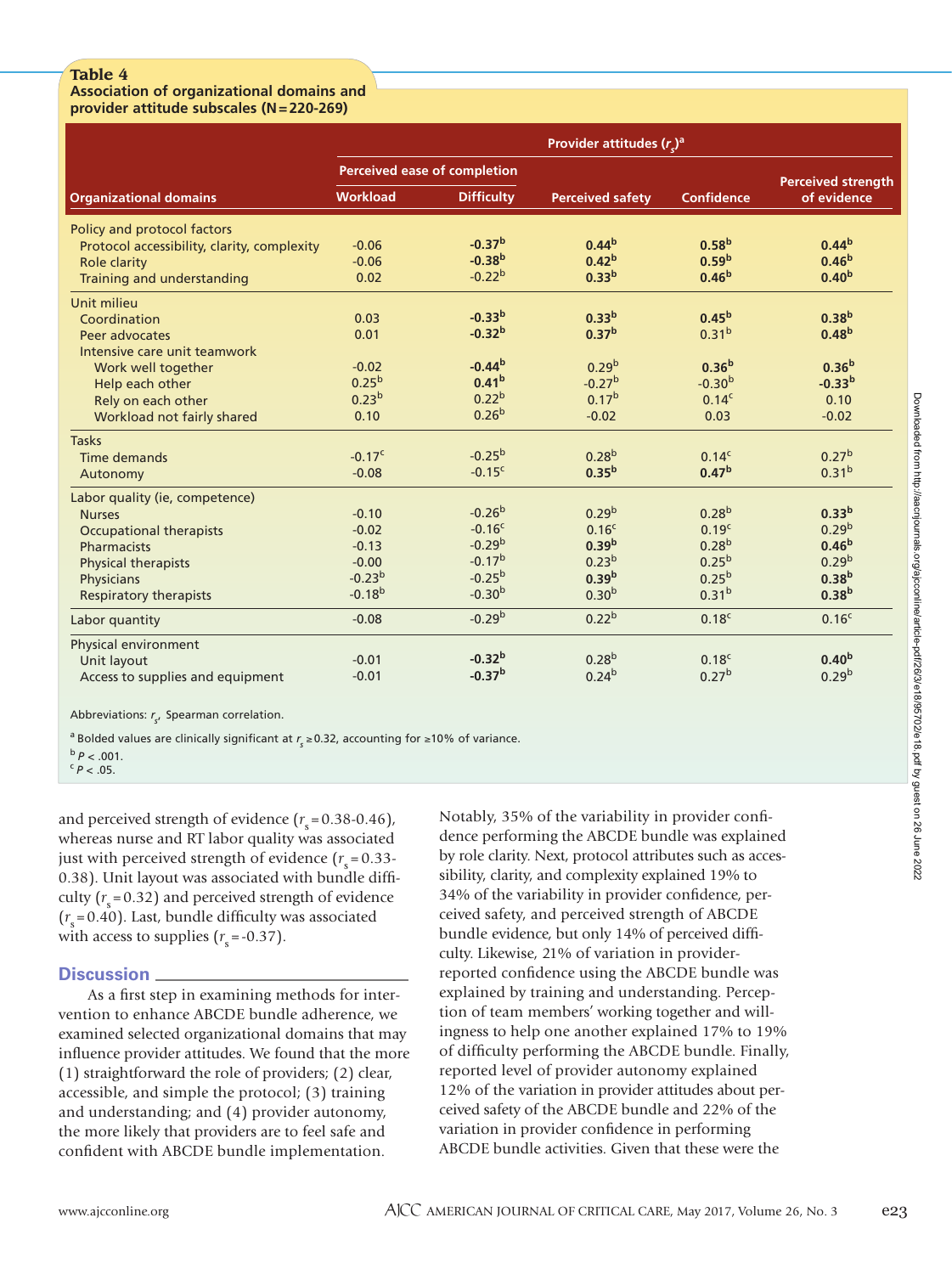

most clinically important organizational domains found to explain variation in provider attitudes, they are a reasonable starting point for examining methods for intervention to enhance ABCDE bundle adherence.

Our findings are consistent with the study's guiding conceptual framework as well as previous findings in studies of ABCDE bundle implementation.7-9,12 Although researchers in previous studies did not evaluate the influence of organizational domains on provider attitudes toward the ABCDE

## Interprofessional work groups are indicated for ABCDE protocol development and implementation.

bundle, they have identified similar organizational domains serving as barriers to ABCDE bundle implementation. Key findings affirming our results include timing of awakening and breathing trials (ie, protocol clarity), knowledge deficits (ie, training and understanding), coordination and communica-

tion challenges, unclear protocols, and absence of peer advocates identified as implementation barriers.7-9 Furthermore, our findings are supported by implementation studies of other interprofessional protocols identifying policy and protocol factors such as unclear role responsibilities, timing for protocol completion, and challenges learning complex protocols as barriers to successful implementation.<sup>17,18</sup>

Through the survey, we obtained multidisciplinary input for providers' perspectives on the perceived competence of other ICU professionals (ie, labor quality). With the exception of PTs and OTs, perceived competence of the remaining ICU providers was clinically significantly associated with provider attitudes about strength of evidence with the

ABCDE bundle, explaining 11% to 21% of the variance. Critical care expertise and clinical experience have been attributed as moderators of interprofessional protocol adherence in prior work and warrant further evaluation in relation to ABCDE bundle adherence.19-21 PTs and OTs in participating hospitals are part of a centralized staffing structure and, thus, may not rotate through consistent units. Less consistency in PT and OT staffing is reported to be associated with therapist difficulties because the therapists have limited or no expertise with some patient populations.22,23 Distributing PT and OT staff with compatible expertise into clustered service areas (eg, surgical ICU and surgical step-down unit) may reduce variance in care as well as improve familiarity and interprofessional experiences among the different ICU providers.<sup>22,23</sup>

We identified further evidence of role clarity problems from the pattern of missing data associated with particular professions. PTs and OTs tended to have missing responses for questions related to awakening and breathing coordination, delirium assessment and management, and the complete ABCDE bundle. Similarly, RTs tended to consistently have missing responses for questions related to spontaneous awakening trials, delirium assessment and management, early mobility, and the complete ABCDE bundle. Perhaps these providers see themselves outside of the interprofessional team or protocol because they come from centralized departments rather than decentralized ICU staffing. Subsequently, PTs, OTs, and RTs may be less involved in ICU protocol development and not as well integrated into implementation processes, contributing to loss of a team mentality. Clear articulation of each provider's role can foster ownership and promote smooth team functioning, allowing team members to complete the ABCDE bundle amidst a chaotic ICU environment.24 Likewise, use of a unified ABCDE protocol, as opposed to separate protocols for each component of the bundle, may improve interprofessional role clarity and, thus, providers' attitudes toward the ABCDE bundle.

The clinical implications of this study lie in the potential for interprofessional collaboration that may improve providers' attitudes and implementation of the ABCDE bundle (Figure 2). First, interprofessional work groups may be indicated for protocol development and implementation to increase confidence in conducting the ABCDE bundle by clarifying protocol attributes and providers' roles. Second, strong interprofessional peer leaders are necessary for successful daily execution of the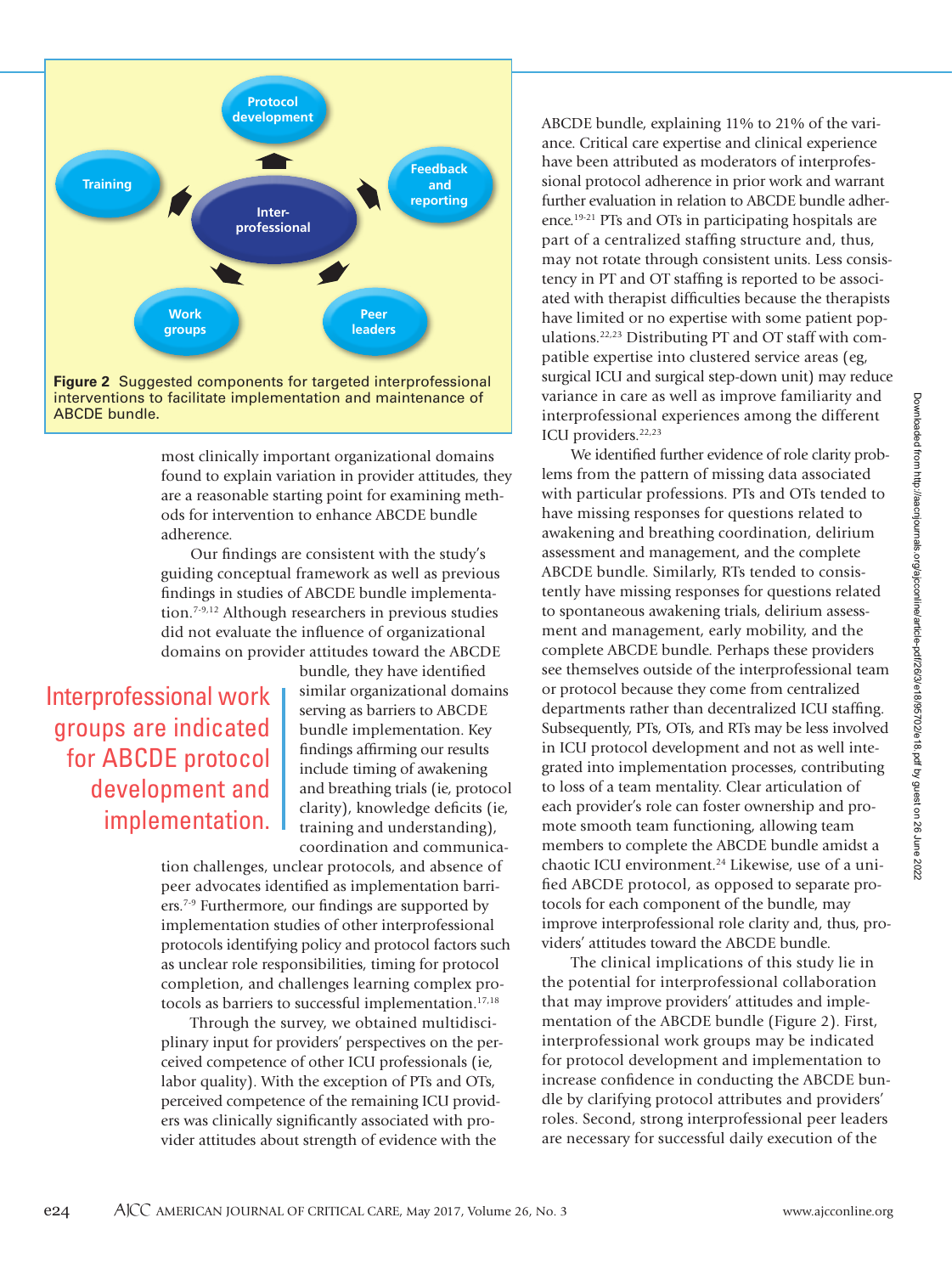ful interprofessional collaboration. Although nurses are uniquely qualified because of their participation in each component of the ABCDE bundle, other members of the interprofessional team are equally important for achieving success. Future research efforts would benefit from a larger sample of PTs, OTs, RTs, and pharmacists. Likewise, exploration of the relationship between providers' attitudes and execution of the ABCDE bundle is indicated. This research project was supported by the AACN-Sigma Theta Tau Critical Care grant (20170) and the Vanderbilt Institute for Clinical and Translational Research (UL1 TR000445 from the National Center for Advancing Translational Sciences/National Institutes of Health [NIH]). Dr Vasilevskis is supported by the NIH (K23AG040157) and the Geriatric Research, Education and Clinical Center (GRECC). Drs Ely and Pandharipande are supported by the NIH (AG027472, HL111111, AG035117, AG034257) and the Veterans Affairs Clinical Science Research and Devel-Now that you've read the article, create or contribute to an online discussion on this topic. Visit **www.ajcconline.org** and click "Submit a response" in either the full-text or PDF

view of the article.

**eLetters**

FINANCIAL DISCLOSURES

**SEE ALSO**  For more about delirium management, visit the *Critical Care Nurse* website, **www.ccnonline.org**, and read the article by Gregory, "Easy as ABC: How Staff Nurses Transformed Unit Culture to Assess and Manage Delirium in the Intensive Care Unit" (October 2016).

opment Service. Dr Ely is supported by GRECC.

of evidence. We identified issues with role clarity and labor quality across professions. Implementation of the ABCDE bundle is dependent on success-

#### REFERENCES

- 1. Vasilevskis EE, Ely EW, Speroff T, Pun BT, Boehm L, Dittus RS. Reducing iatrogenic risks: ICU-acquired delirium and weakness—crossing the quality chasm. *Chest.* 2010;138(5):1224-1233.
- 2. Morandi A, Brummel NE, Ely EW. Sedation, delirium and mechanical ventilation: the "ABCDE" approach. *Curr Opin Crit Care.* 2011;17(1):43-49.
- 3. Balas MC, Vasilevskis EE, Olsen KM, et al. Effectiveness and safety of the awakening and breathing coordination, delirium monitoring/management, and early exercise/mobility bundle. *Crit Care Med.* 2014;42(5):1024-1036.
- 4. Kram SL, DiBartolo MC, Hinderer K, Jones RA. Implementation of the ABCDE bundle to improve patient outcomes in the intensive care unit in a rural community hospital. *Dimens Crit Care Nurs.* 2015;34(5):250-258.
- 5. Needham DM, Korupolu R, Zanni JM, et al. Early physical medicine and rehabilitation for patients with acute respiratory failure: a quality improvement project. *Arch Phys Med Rehabil.* 2010;91(4):536-542.
- 6. Miller MA, Govindan S, Watson SR, Hyzy RC, Iwashyna TJ. ABCDE, but in that order? A cross-sectional survey of Michigan intensive care unit sedation, delirium, and early mobility practices. *Ann Am Thorac Soc.* 2015;12(7):1066-1071.
- 7. Carrothers KM, Barr J, Spurlock B, Ridgely MS, Damberg CL, Ely EW. Contextual issues influencing implementation and outcomes associated with an integrated approach to managing pain, agitation, and delirium in adult ICUs. *Crit Care Med.* 2013;41(9 Suppl 1):S128-S135.

ABCDE bundle, especially when unit culture has not yet adapted.9 Next, unit culture change and interprofessional engagement may be fostered through structured feedback and reporting of ABCDE metrics and associated outcomes.<sup>9</sup> Last, the implementation process may benefit from the inclusion of interprofessional education and training opportunities to improve ABCDE bundle role clarity, understanding, and coordination. Access and exposure to publications about the ABCDE bundle that may influence providers' attitudes of perceived strength of evidence most likely vary across professions. Interprofessional journal clubs may be considered as another method for disseminating ABCDE evidence and enhancing understanding.

This study has important limitations that must be addressed. First, participation in the online survey was low. We used ICU leaders and peer leaders to foster participation; however, there is the potential for bias due to participation motivated by those who are strongly for or against the ABCDE bundle. Second, the study was a cross-sectional singlesurvey design. Variance in exposure to the ABCDE bundle at each of the participating centers is likely, and we are unable to infer causality of organizational domains with respect to providers' attitudes regarding ABCDE bundle ease of completion, safety, confidence, and strength of evidence. Last, the subscales for perceived ease of completion and teamwork had low internal consistency. Modification of these items is required before future study.

Despite its limitations, the study also has important strengths. The study includes multidisciplinary participation of physicians, nurses, advanced practice nurses, pharmacists, PTs, OTs, and RTs with a sample size that is greater than prior studies of barriers to and facilitators of the ABCDE bundle. Although some disciplines had fewer participants (eg, OTs, pharmacists, nurse practitioners), this sample is representative of the staffing ratios represented within the participating ICUs. The study also incorporated providers from 10 different medical and surgical ICUs in 6 different hospitals across the continental United States. Although the generalizability of the findings may be limited, we were able to identify several organizational domains amenable to intervention that can be studied on a larger scale.

#### **Conclusions**

In this study, we found a number of organizational domains that are positively associated with providers' attitudes about ABCDE bundle difficulty, perceived safety, confidence, and perceived strength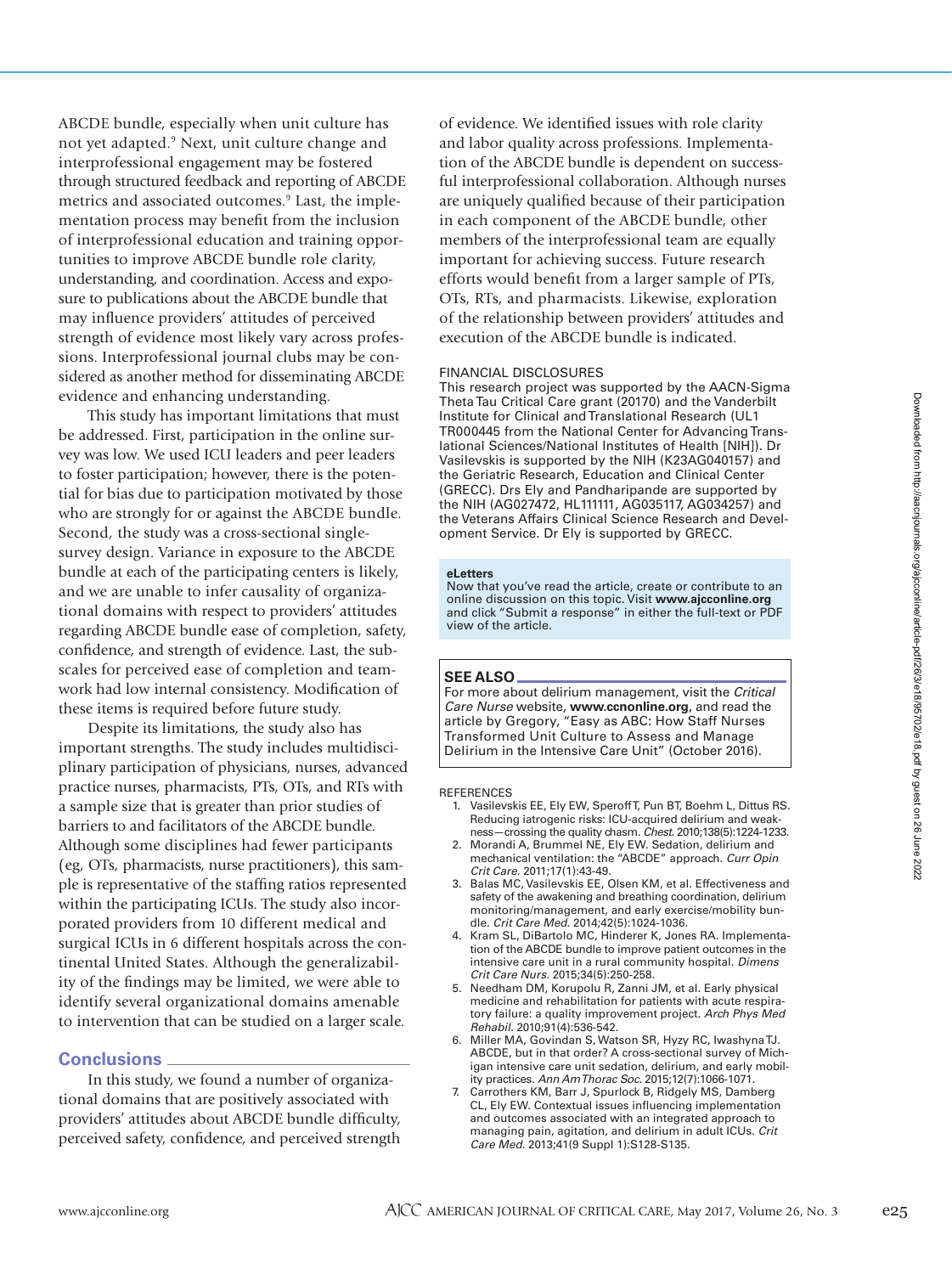- 8. Balas MB, Burke WJ, Gannon D, et al. Implementing the awakening and breathing coordination, delirium monitoring/management, and early exercise/mobility bundle into everyday care: opportunities, challenges, and lessons learned for implementing the ICU pain, agitation, and delirium guidelines. *Crit Care Med.* 2013;41(9):S116-S127.
- 9. Bassett R, Adams KM, Danesh V, et al. Rethinking critical care: decreasing sedation, increasing delirium monitoring, and increasing patient mobility. *Jt Comm J Qual Improv.* 2015;41(2):62-74.
- 10. Minnick AF, Roberts MJ, Young WB, Kleinpell RM, Marcantonio RJ. What influences patients' reports of three aspects of hospital services? *Med Care.* 1997;35(4):399-409.
- 11. Minnick A. Conducting an outcome assessment. In: Kleinpell RM. *Outcome Assessment in Advanced Practice Nursing.* 2nd ed. New York, NY: Springer; 2009:
- 12. Boehm LM, Vasilevskis EE, Mion LC. Interprofessional perspectives on ABCDE bundle implementation: a focus group study. *Dimens Crit Care Nurs.* 2016;35(6):339-347.
- 13. Lynn MR. Determination and quantification of content validity. *Nurs Res.* 1986;35(6):382-385.
- 14. Harris PA, Taylor R, Thielke R, Payne J, Gonzalez N, Conde JG. Research electronic data capture (REDCap): a metadata-driven methodology and workflow process for providing translational research informatics support. *J Biomed Inform.* 2009;42(2): 377-381.
- 15. Fowler FJ. *Survey Research Methods.* 4th ed. Thousand Oaks, CA: Sage Publications; 2009.
- 16. Huck SW. *Reading Statistics and Research.* 6th ed. Boston, MA: Pearson; 2012.
- 17. Hayes SM, Murray S, Dupuis M, Dawes M, Hawes IA, Barkun AN. Barriers to the implementation of practice guidelines in managing patients with nonvariceal upper



gastrointestinal bleeding: a qualitative approach. *Can J Gastroenterol.* 2010;24(5):289.

- 18. Devlin JW, Bhat S, Roberts RJ, Skrobik Y. Current perceptions and practices surrounding the recognition and treatment of delirium in the intensive care unit: a survey of 250 critical care pharmacists from eight states. *Ann Pharmacother.* 2011; 45(10):1217-1229.
- 19. Cahill NE, Suurdt J, Ouellette-Kuntz H, Heyland DK. Understanding adherence to guidelines in the intensive care unit: development of a comprehensive framework. *J Parenter Enteral Nutr.* 2010;34(6):616-624.
- 20. Jones NE, Suurdt J, Ouelette-Kuntz H, Heyland DK. Implementation of the Canadian clinical practice guidelines for nutrition support: a multiple case study of barriers and enablers. *J Nutr Clin Pract.* 2007;22(4):449-457.
- 21. Sinuff T, Eva KW, Meade M, Dodek P, Heyland D, Cook D. Clinical practice guidelines in the intensive care unit: a survey of Canadian clinicians' attitudes. *Can J Anaesth.* 2007; 54(9):728-736.
- 22. Hill K, Brooks D. A description of weekend physiotherapy services in three tertiary hospitals in the greater Toronto area. *Physiotherapy Canada.* 2010;62(2):155-162.
- 23. Gosselink R, Robbeets C. Clinician's commentary. *Physiotherapy Canada.* 2010;62(2):163.
- 24. Lingard L, Espin S, Evans C, Hawryluck L. The rules of the game: interprofessional collaboration on the intensive care unit team. *Crit Care.* 2004;8(6):R403-R408.

To purchase electronic or print reprints, contact American Association of Critical-Care Nurses, 101 Columbia, Aliso Viejo, CA 92656. Phone, (800) 899-1712 or (949) 362-2050 (ext 532); fax, (949) 362-2049; e-mail, reprints@aacn.org.

#### **Notice to CE enrollees:**

This article has been designated for CE contact hour(s). The evaluation demonstrates your knowledge of the following objectives:

- 1. Identify 3 hypotheses that the study explored.
- 2. Discuss expected and unexpected findings from hypothesis testing.
- 3. Describe implications for practice related to study findings.

To complete the evaluation for CE contact hour(s) for this article #A1726033, visit www.ajcconline.org and click the "CE Articles" button. No CE evaluation fee for AACN members. This expires on May 1, 2019.

The American Association of Critical-Care Nurses is an accredited provider of continuing nursing education by the American Nurses Credentialing Center's Commission on Accreditation. AACN has been approved as a provider of continuing education in nursing by the State Boards of Registered Nursing of California (#01036) and Louisiana (#LSBN12).